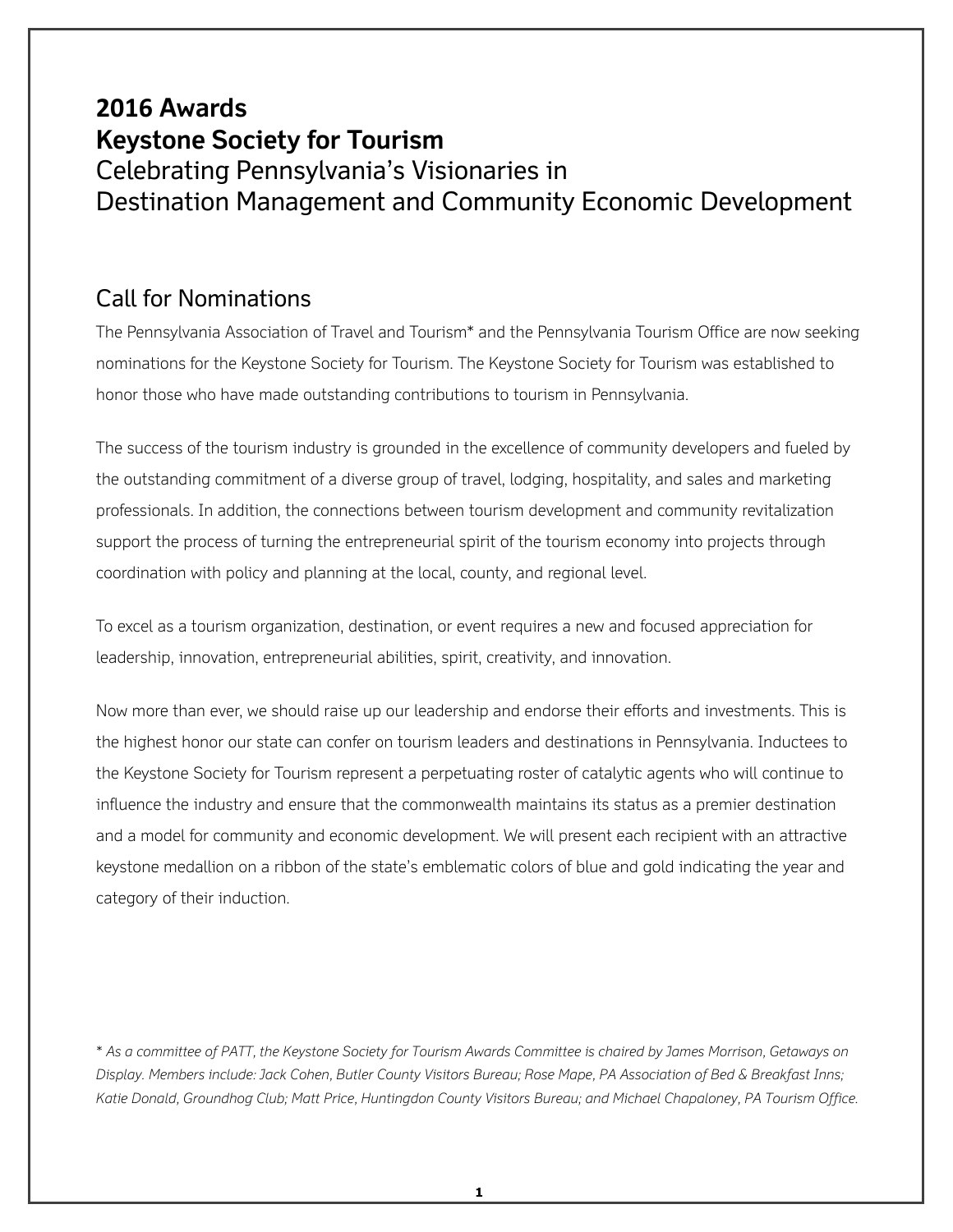## Categories for Nomination

- **Leadership –** individuals who are current and vital catalysts for tourism development whose career exemplifies inspiration, ceaseless innovation, entrepreneurial vision, and remarkable enterprise.
- **> Innovation –** individuals or partnerships that have moved constituents, collaborators, and stakeholders to new achievements by balancing vision with strategic planning.
- **> Inspiration –** individuals who are an advocate for the industry and an agent of change as well as those who inspire and lead their communities to new achievement.
- **> Destination of the Year –** a Pennsylvania community, county, or multi-county region that exemplifies high levels of community hospitality, cohesive destination branding, and coordination between community partners to deliver on the brand promise.
- **> Event of the Year –** a Pennsylvania community or organization that hosts an event that contributes to the local economy. Examples could be the celebration of a community, business, or historical event anniversary; a high-profile sporting event; etc.

### How to Nominate a Candidate

Nominations may be submitted from a diverse range of partners including, but not limited to, destination managers, tourism and hospitality professionals, hospitality industry educators, community and economic development leaders, sole proprietors, Main Street, Elm Street or Heritage Area managers, chamber of commerce leaders, mayors, city council members, county commissioners, and other elected officials.

Each nominator must submit the nomination form, required documents, and attachments to:

 PA Association of Bed & Breakfast Inns (PABBI) ATTN: Rose Mape 310 Erford Road Camp Hill, PA 17011

The nomination form can be found at: www.patravelandtourism.org

For additional information, contact Rose Mape at pabbi@painns.com or by calling 717.525.7799.

**All submissions must be received by close of business March 1, 2016.**

## Selection Process

Nominees are judged on their commitment to tourism through their participation in diverse activities that stimulate brand awareness of Pennsylvania. Therefore, the completeness of each response assists in the final ranking process.

All nominations will be reviewed by a diverse committee of tourism professionals. Recommendations will be forwarded to the PA Association of Travel and Tourism Board of Directors for final approval and endorsement of selected award recipients.

The 2016 keystone laureates will be announced by March 31, 2016. An awards event and installation will take place at the Pennsylvania Tourism Summit on May 16, 2016.

*Disclaimer: By entering the Keystone Society for Tourism Awards, you authorize the use and/or reproduction of images and description provided in relation to any editorial/advertising purposes initiated in conjunction with this awards program. Your contact details may also be supplied to agencies engaged on behalf of award organizers/committees for promotional purposes. Under no circumstances will judges be held responsible for any comment, viewpoint, or expression—whether expressed or implied—concerning the standard or quality of an entrant's submission. Submission of a nomination does not guarantee selection for an award. Multiple awards may be given within each category based on quality of nominations.*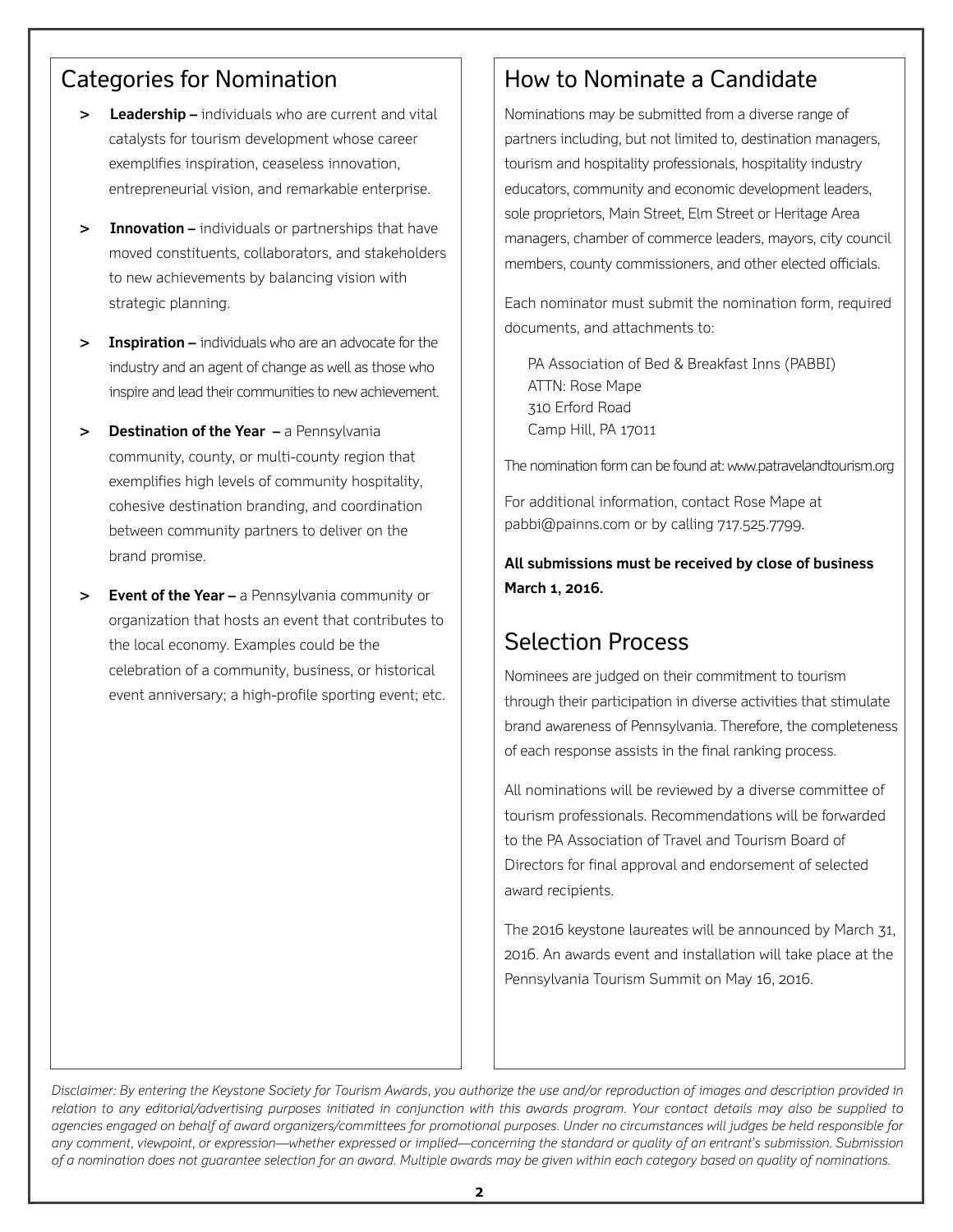# **Keystone Society for Tourism** 2016 Nomination Form

| <b>PART ONE</b>                                                                                     |                         |
|-----------------------------------------------------------------------------------------------------|-------------------------|
| Name of Nominee(s): (You may nominate an individual, organization, or partnership.)                 |                         |
|                                                                                                     |                         |
|                                                                                                     |                         |
| Organizational and community affiliation:                                                           |                         |
|                                                                                                     |                         |
|                                                                                                     |                         |
|                                                                                                     |                         |
| Category for which you are nominating this candidate:                                               |                         |
| (Check only one. Please choose the most appropriate category for your nomination.)                  |                         |
| Leadership                                                                                          | Destination of the Year |
| Innovation                                                                                          | Event of the Year       |
| Inspiration                                                                                         |                         |
|                                                                                                     |                         |
| <b>PART TWO: Leadership, Innovation &amp; Inspiration Categories</b>                                |                         |
| Questions to be answered for nominations in the Leadership, Inspiration, and Innovation categories. |                         |

**1. How does the candidate exemplify the concept of the category that you have selected?**

**2. Describe specifically the qualities that set the standards for the entire industry to achieve.**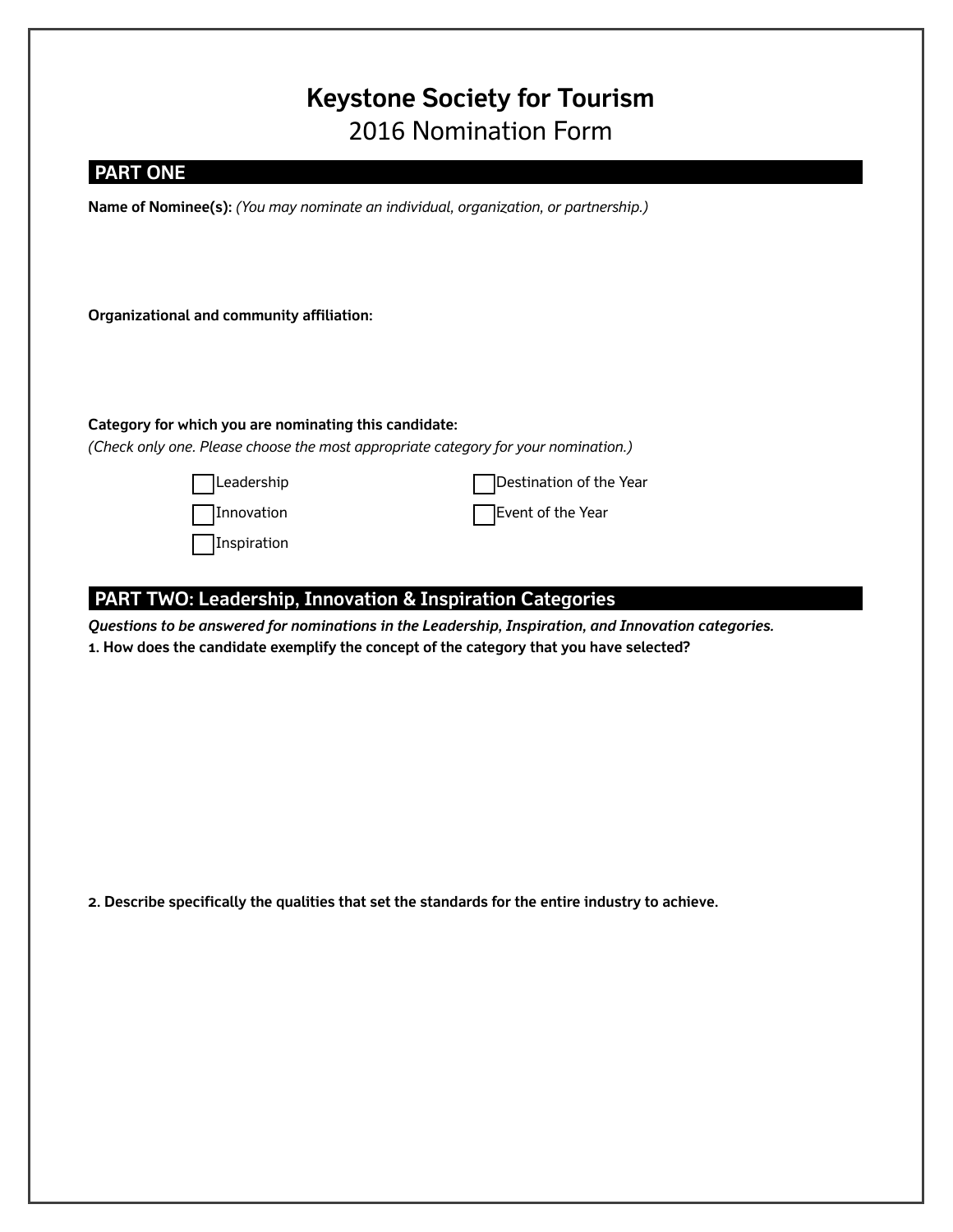**3. Describe specifically how this candidate provides outstanding and unusual service to guests, collaborators, constituents, and communities served.**

**4. Describe how your candidate interacts in the industry beyond the single business, organization, or community served.**

**5. Give two anecdotal examples of collaborations in tourism development or regional marketing collaborations that support this synopsis and evaluation of impact of nominee(s).**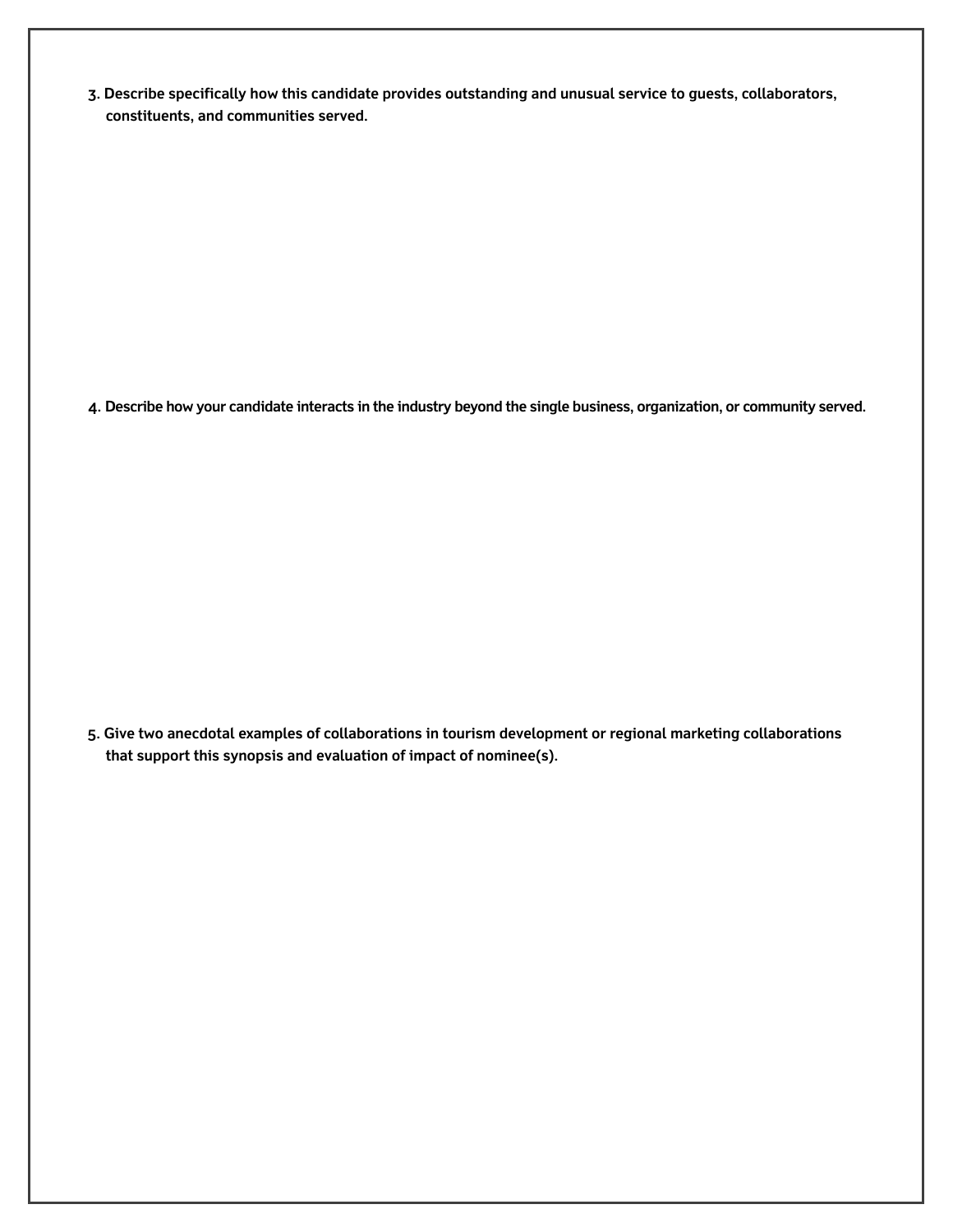### **PART THREE: Destination of the Year Category**

*Questions to be answered for Destination of the Year nominations.*

- **1. Community Hospitality Impact**
	- **Does the destination have attractions, lodging, restaurants, and shops highly rated by customers via TripAdvisor, Yelp, etc.?**
	- **Is there a formal hospitality training program in place for frontline employees of destination businesses?** *(Describe)*

#### **2. Effectiveness of Destination Branding**

- **Please share an overview of the way the destination is branded** *(images may be included.)*
	- What is the brand message?
	- How is the brand message conveyed?
	- What organization(s) is (are) the primary caretaker(s) of the brand?
	- Is the brand strictly used in advertising, or is it visible within the community? How so?
	- Are other local organizations encouraged to promote the brand? How so?

• **How long has the destination brand been used?**

| • During the branding campaign, has the brand promotion yielded return on investment through:                 |  |
|---------------------------------------------------------------------------------------------------------------|--|
|                                                                                                               |  |
|                                                                                                               |  |
|                                                                                                               |  |
| - Increased destination publicity outside of home media market during branding campaign? $\Box$ Yes $\Box$ No |  |
|                                                                                                               |  |

#### **3. Coordination with Other Entities**

• **Provide examples of coordination with other local, regional, state, or national organizations or agencies to deliver on the brand promise.**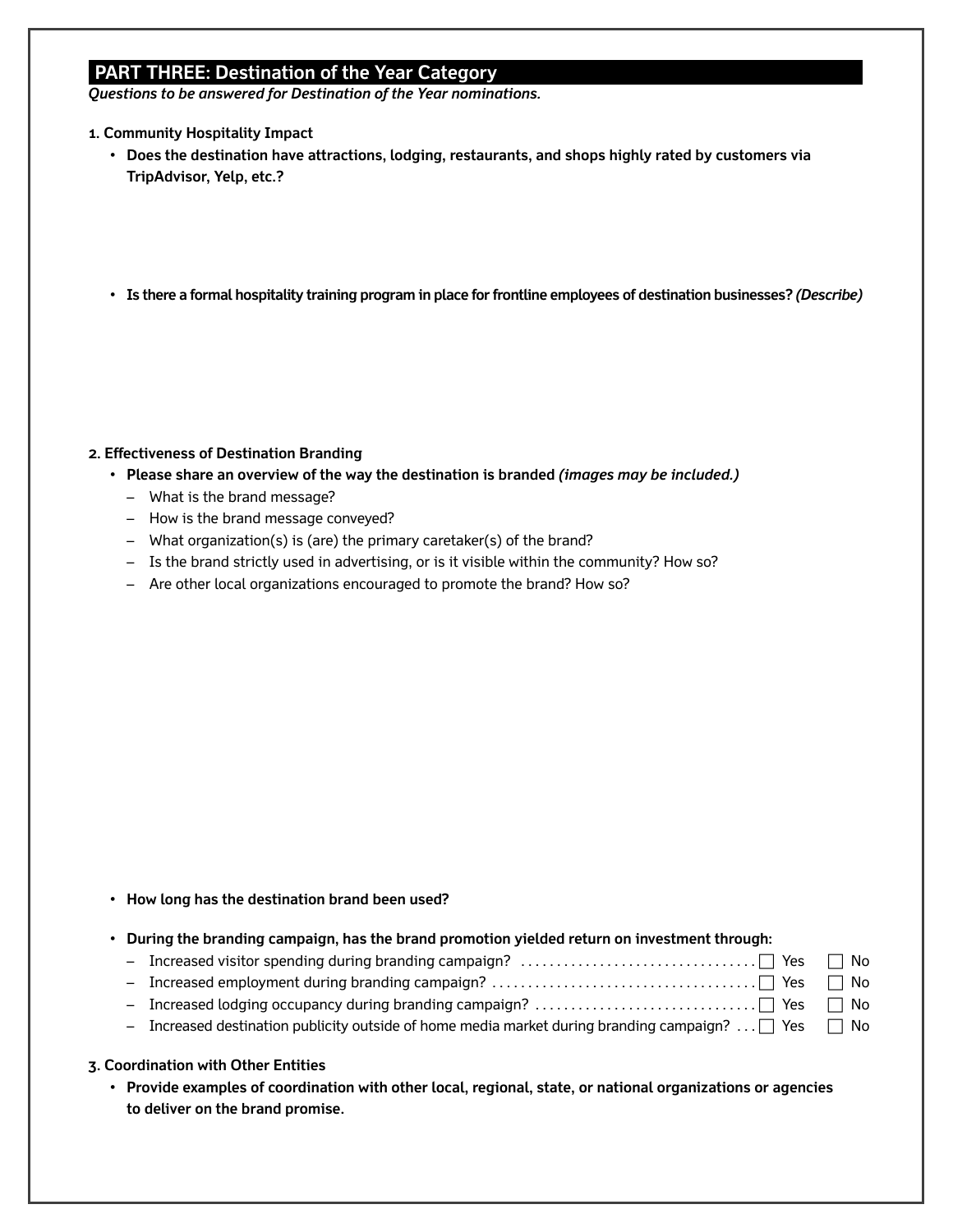## **PART FOUR: Event of the Year Category**

*Questions to be answered for Event of the Year nominations.*

| Questions to be answered for Event of the Year nominations.                                                                                                                                                                                 |
|---------------------------------------------------------------------------------------------------------------------------------------------------------------------------------------------------------------------------------------------|
|                                                                                                                                                                                                                                             |
| Website: www.astronomia.com/website/web/2010/astronomial/astronomial/astronomial/astronomial/astronomial/astro                                                                                                                              |
| <b>Annual Event:</b> $\Box$ Yes $\Box$ No                                                                                                                                                                                                   |
|                                                                                                                                                                                                                                             |
| 1. Provide a brief overview on the history of the event and explain your reason for the chosen time of year.<br>Include activities and amenities specific to your event.                                                                    |
| 2. Detail the number and origin of visitors attracted and what methods were used to determine this data.                                                                                                                                    |
| 3. Demonstrate the economic benefit of your event and the methods used to determine this data. Include figures to<br>substantiate what your event contributes to the local area.                                                            |
| 4. How does your event enhance the profile and appeal of your destination? Include how your event involves your<br>local community.                                                                                                         |
| 5. What sets your event apart from others? What are the key features of your event?                                                                                                                                                         |
| 6. Who are your target markets? What innovative marketing and communications strategies did you use? What<br>have you done differently to attract your customers?                                                                           |
| 7. What plans do you have in place to ensure the future sustainability of the event? Provide details of, for example,<br>sponsorship programs, funding, and commercial business models that will ensure your event continues in the future. |